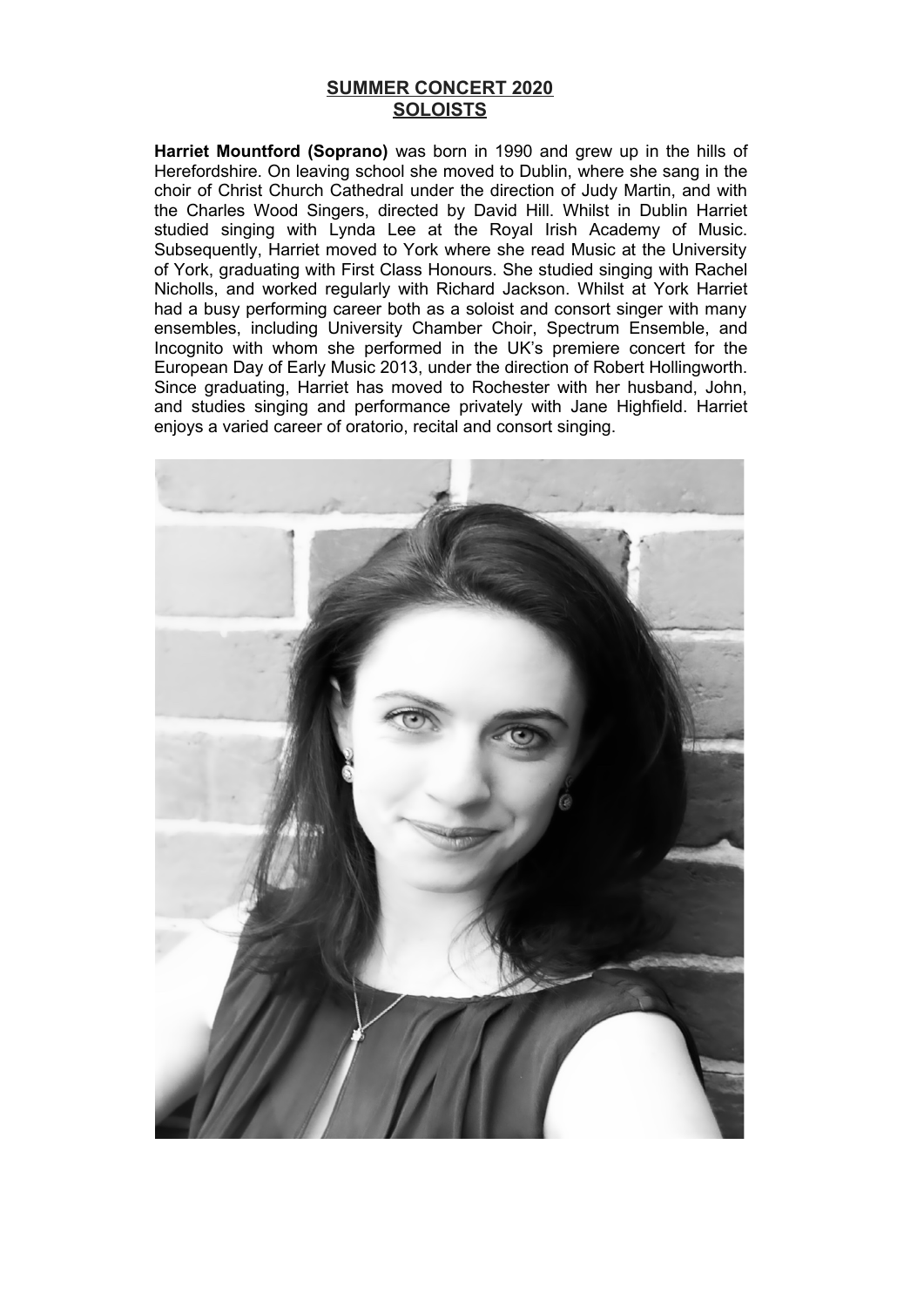**Andrew Leslie Cooper (Alto)** enjoys a multifaceted and multinational career as a countertenor, conductor, and keyboardist. The 2019-20 season marks his first as the new second countertenor in the acclaimed early music group The Gesualdo Six. With them, he tours domestically and internationally and records under contract with Hyperion. Other recent and upcoming ensemble engagements include Tenebrae, Gallicantus, Sansara, Ex Cathedra, and the Voces8 Foundation Choir, to name a few. Also active as a soloist, Andrew's voice has been heard alongside Academy of Ancient Music, Academy of Sacred Drama (NYC), BWV: Cleveland's Bach Ensemble (Ohio), and several choral societies around Kent. Andrew is a Gentleman of Her Majesty's Chapel Royal, Hampton Court Palace and regularly deputises in other ecclesiastical choirs, most frequently at the Cathedrals of Westminster, Canterbury and Rochester. Before 2018, Andrew was based in the United States, where he was active with ensembles such as TENET, the Bach Choir of Holy Trinity NYC, Westminster Choir, Spoleto Festival USA Chorus, the Philadelphia Symphonic Choir, and more.

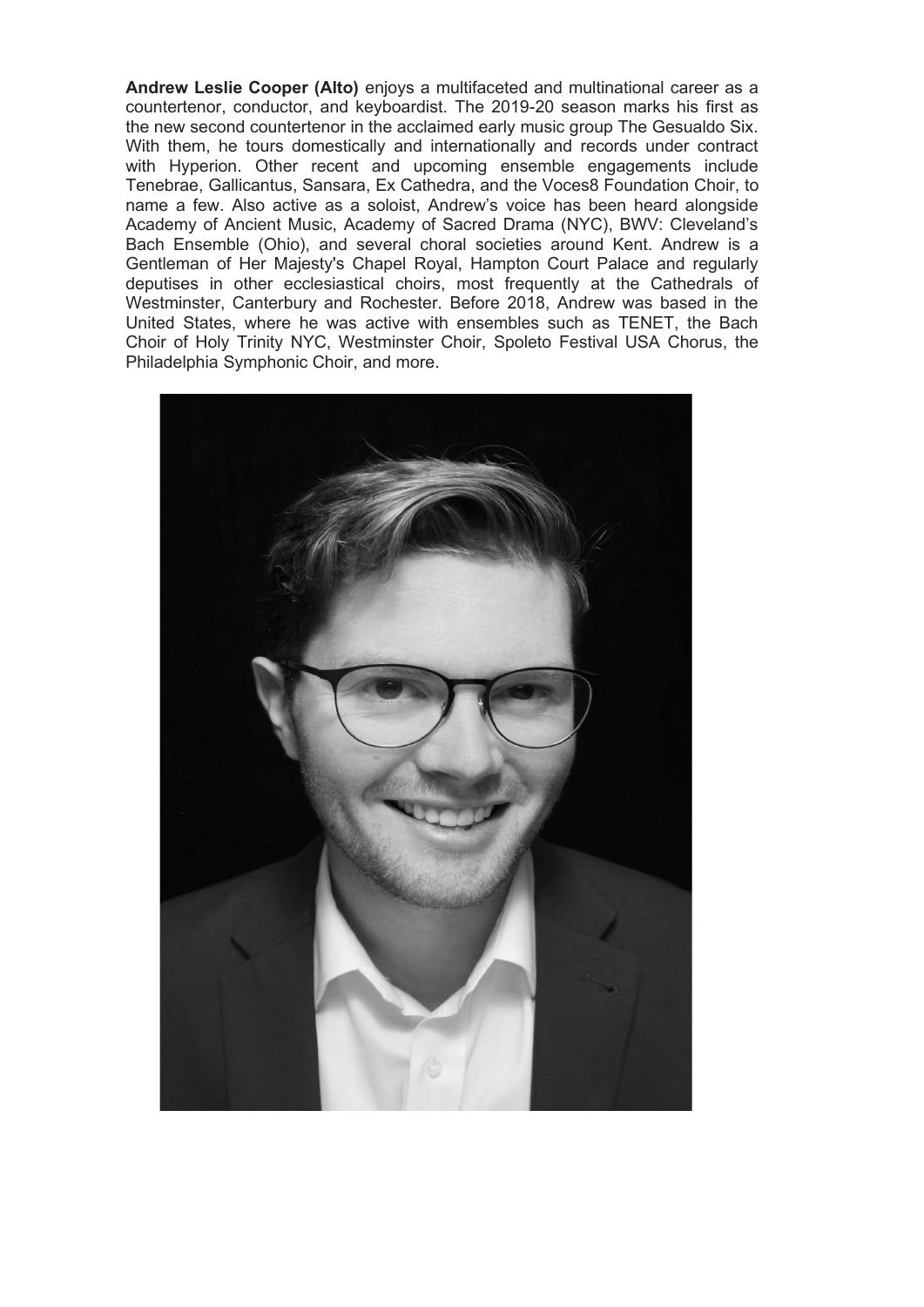**David Booer (Tenor)** has been a Principal Lay Clerk at Rochester Cathedral since September 2019. Prior to this, he held similar positions at Durham Cathedral and Selwyn College, Cambridge, with whom he made several recordings and participated in tours to Germany, Canada and the USA. Whilst at Cambridge, David performed with a number of choirs including the University Chamber Choir and vocal octet FourFour. He continues to sing with a range of choirs, including Canterbury Cathedral. David has studied under Eileen Field and Anita Morrison, and has performed extensively as a soloist, including performances of Bach's "St John Passion", Handel's "Messiah", Mozart's "Requiem" and a variety of Bach's Cantatas. He has also appeared in a number of musicals and operas, ranging from Purcell's "The Fairy Queen" to Andrew Lloyd Webber's "The Phantom of the Opera", as well as numerous Gilbert and Sullivan's works. Having studied Mathematics and Astrophysics at university, David combines his singing work with a career in the Actuarial profession, specifically in the pensions sector: a job he has held since leaving Durham in 2018.